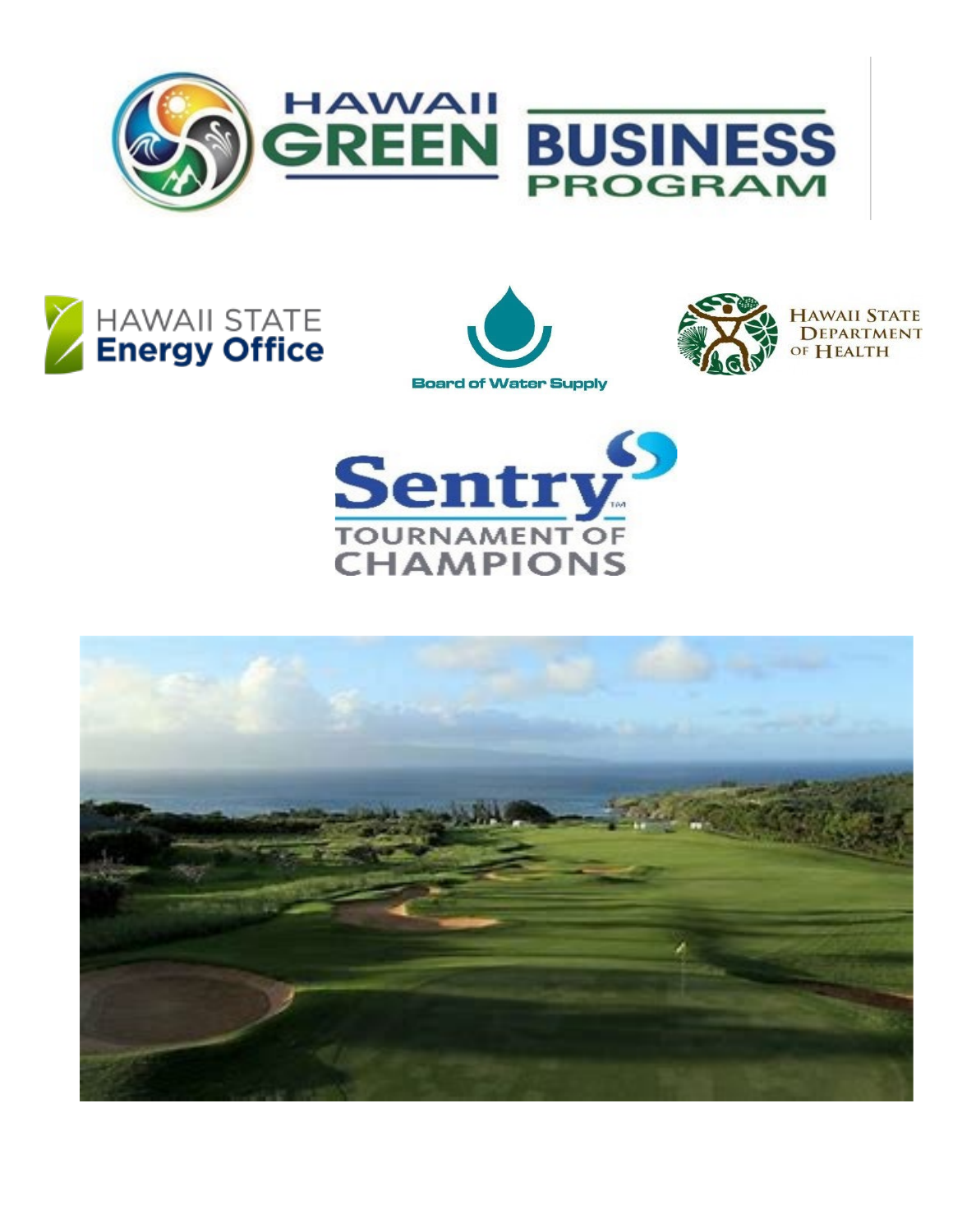The Sentry Tournament of Champions is the yearly PGA TOUR tournament played at Kapalua each January, one of the highlights all year in professional golf, featuring the elite players in the sport. Through mindful sustainable practices, the tournament was able to achieve Green Event status in 2021, as well as generate more than \$525,000 to local charities.

A summary of sustainable practices is listed below:

Solid Waste Reduction Methods:

- Provide reusable name badges
- Sufficient sized recycle bins adjacent/near trash bins (clearly marked and emptied daily)
- Use plastic alternatives and eco friendly coffee stirrers, paper doilies and straws
- Provide reusable/refillable containers for drinks offered several options to fans
- Use only electronic communication for registration, announcements and updates have transitioned to this over the last few years
- Review past event waste generation to establish a baseline, and work to improve upon that baseline
- Ensure food and beverage package is recyclable and that it will be recycled
- All packaging is sourced from sustainable island products and recycled when applicable
- If cups and tableware are not reusable, they are compostable use BPI certified biodegradable service ware and avoid corn-based products
- The event reuses items from previous events tee markers, signage, on-course items
- Centerpieces and decorations must be sustainable
- All tickets are now digital, greatly reducing paper production parking is also digital
- PGA TOUR app used for tee times and tournament information rather than printing programs and pairing sheets

Energy and Water Efficiency:

- Use natural daylight/natural ventilation for meeting space
- Provide signage to encourage staff and guests to turn off lights and electrical equipment when not in use and/or signage for water conservation in restrooms
- Review past event energy usage to establish baseline. Devise ways to improve upon baseline and track results
- Plan your event precisely and select the right venue to fit in 2021 Aloha Club was 7500 square feet – this was used to determine capacity, as well as to provide 6 foot social distancing
- Venues on course utilize natural sunlight and no air conditioning
- Equipment used is ENERGY STAR-labeled or EPEAT-certified mainly applies to our TVs onsite

Catering:

- On-course venues offered vegetarian and vegan options
- Volunteers offered vegetarian and vegan options